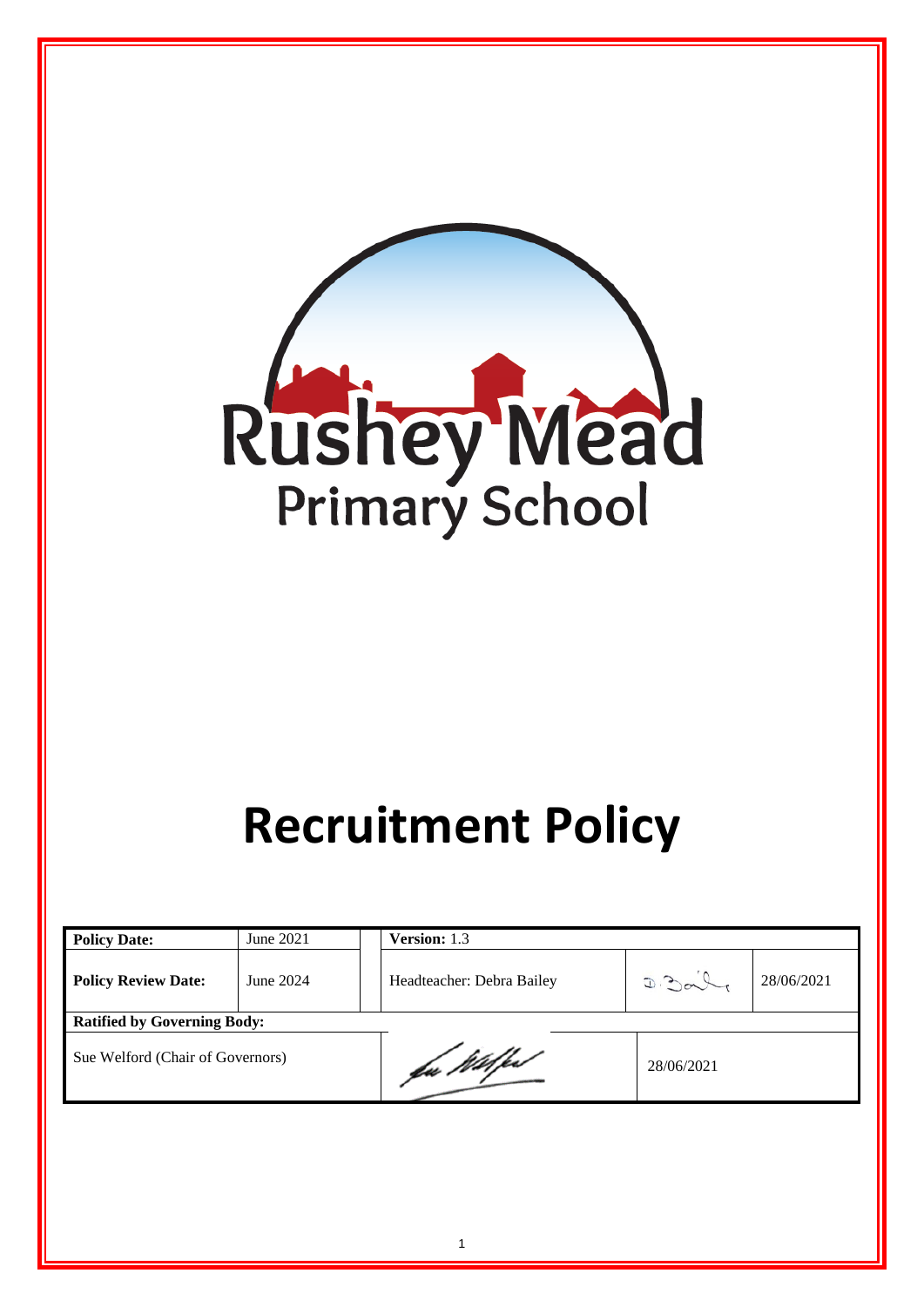## **Recruitment**

At Rushey Mead Primary School, we aim to recruit staff who will support the ethos, aims and values of the school in order to bring about school improvement.

## **Advertising**

Posts will be advertised in any or all of the following, depending on the post advertised: Eteach, individual leaflet circulated to schools, Leicester Mercury or other local newspapers, Times Educational Supplement, poster displayed in school or locality.

## **Information to Candidates**

A safeguarding statement will be included. All candidates will be informed that the post will be subject to receiving a satisfactory, enhanced DBS Disclosure and Health Check. The time span from advertisement to interview will take a maximum of 6 weeks. All candidates will receive information about the school, a job description, a personnel specification and other documentation as necessary.

## **Personnel Specifications**

Every post advertised will have a written personnel specification drawn up by the headteacher in consultation with members of the interviewing panel, which will be sent to all prospective candidates. The interviewing panel will use this for shortlisting purposes. The personnel specification will list requirements as 'essential' or 'desirable'.

## **Job Descriptions**

Every post advertised will have a written job description drawn up by the headteacher in consultation with members of the interviewing panel, which will be sent to all prospective candidates.

# **Application Forms**

Application forms will be circulated only to the interviewing panel members, who will keep these confidential. Application forms will be safely stored prior to the interview, with access only as necessary, e.g. the Office Manager will access addresses of referees and information to contact the applicant for interview. After the interview, application forms with accompanying notes will be kept for 12 months before being destroyed.

## **Disclosure & Barring Service - DBS**

We follow our GDPR procedures for the correct handling and safekeeping of disclosure information.

## **Interviewing Panel**

Interviews will be conducted, dependent upon the role being recruited.

For teaching and support staff, the interview panel will comprise 4 or 5 members of staff over a variety of activities. A formal interview will always be conducted with a member of the Senior Leadership Team. Other activities, e.g. observations, pupil panels, etc. will also form part of the decision to recruit. All other roles will have at least 2 and, where possible, 3, members on the interview panel.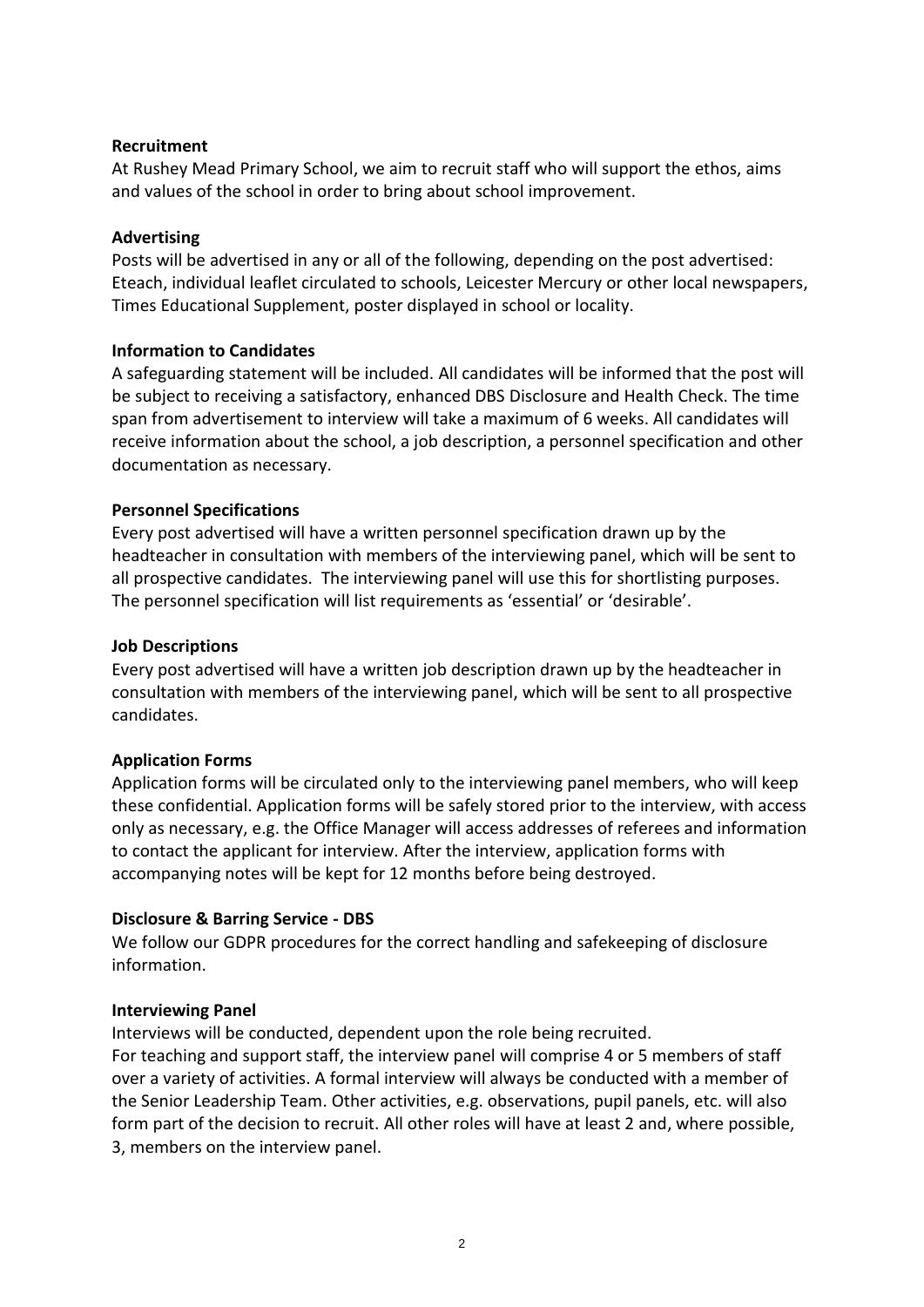At least one member of the panel must have attended Safer Recruitment Training. If possible, there will be a gender and race mix within the panel. Questions will be agreed by the interviewing panel before the interview and with reference to the personnel specification and job description.

## **Shortlisting and Interview**

Candidates will be invited to interview by letter/email. Candidates will be informed of any additional requirements which will be required at interview, e.g. observations or skills tests. All candidates will be shown around the school. The letter will ask candidates if they have any special requirements and these will be responded to as necessary and as reasonably practicable within budgetary constraints. Candidates will be provided with an area to sit, with access to refreshments whilst awaiting their interview.

## **Interview**

A quiet room will be set aside for the interview and water provided for the candidate. The candidate will be introduced to the panel, who will set the candidate at ease, explain the format of the interview and explain that follow up questions may be asked. The interviewer will invite the candidate to ask for explanations if there is anything which they do not understand. Questions will be asked by specific members of the panel and this will be arranged before the interview starts. The panel member who has asked the question will retain eye contact with the candidate and they will make any notes at the end of the question.

Panel members will keep notes on each question and rate each answer as 1 (poor) up to 5 (outstanding). Questions will always include one concerning the candidates' understanding of safeguarding. Questions are designed to find out about the candidate in order to make the best selection decision.

At the end of the interview, the candidate will be told how and when the results of the interview will be made known to them. All candidates will be offered a debrief which will be conducted by a member of the interviewing panel.

## **Follow up Discussion**

Each candidate will be discussed and graded in relation to their performance at interview and any skills test or assessment procedure. A decision will then be arrived at to either make a selection or not to appoint a candidate at all. All candidates will be informed of the outcome.

## **References**

Referees will be asked to provide a written reference and will be informed that the reference may be shown to the candidate. Any offer of employment is made subject to receipt of satisfactory references and these will be applied for following shortlisting and before interviews take place. References will be stored safely with the application form and notes, and will be destroyed after 12 months.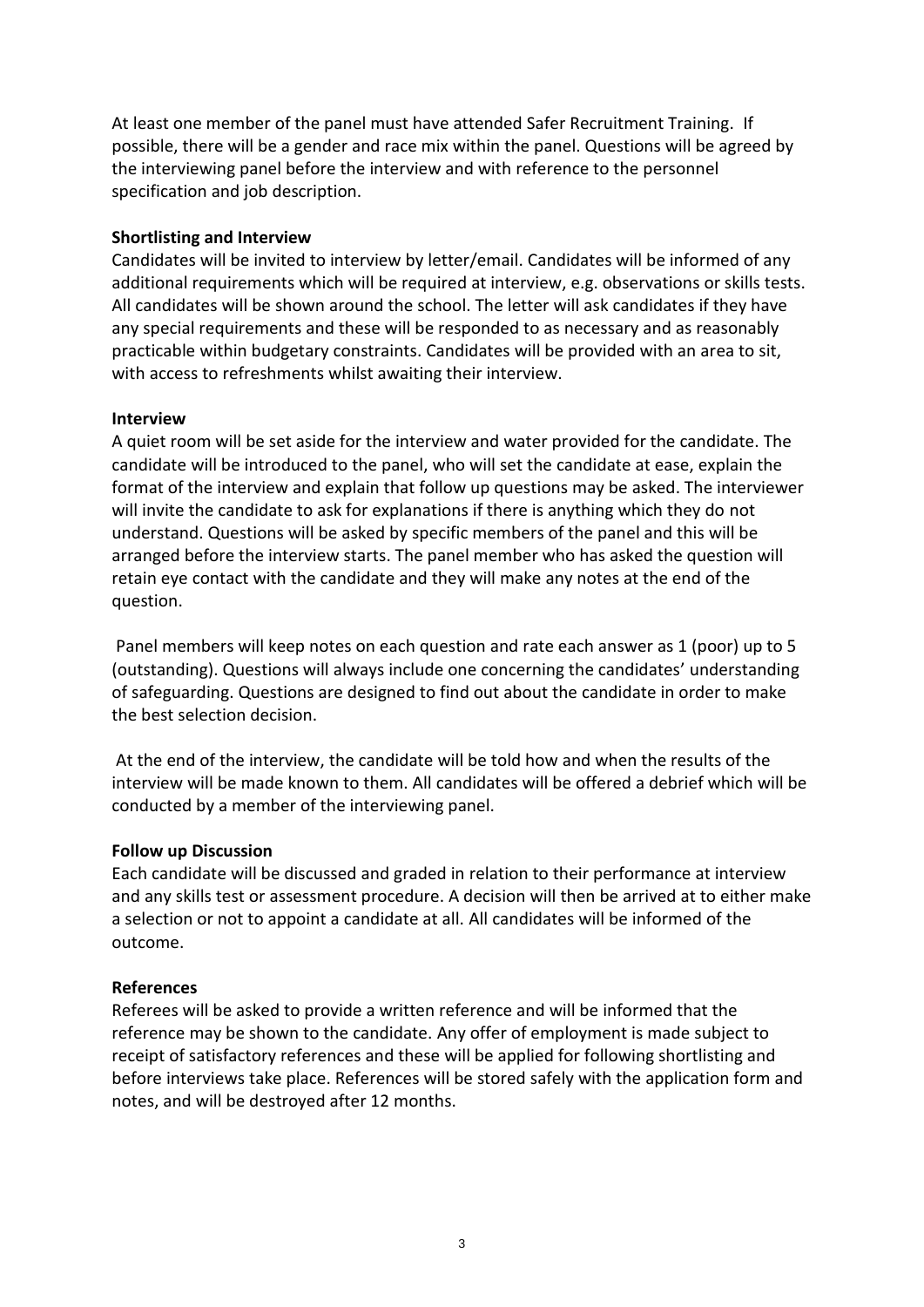## **Induction**

When appointed, all new employees will take part in an induction process, following our induction procedure. This will include the allocation of a mentor, which is usually the line manager. New employees will need to provide school with their current DBS disclosure as soon as possible. If the DBS is not readily available, then the Headteacher will decide whether to start their employment in school whilst the form is being processed. However, if this decision is made, safeguarding procedures will be carried out and the employee will be fully supervised, pending receipt of their DBS disclosure. DBS application forms are submitted for all new employees not currently working in a school within Leicester City, regardless of if they have a current one available.

## **Recruitment and the Law**

Due regard is given to the Equal Opportunities Act, the Race Discrimination Act, the Disability Discrimination Act, the Human Rights Act and the Data Protection Act.

## **Training**

All interviewers will be provided with suitable training as necessary. At least one member of the interviewing panel must have attended the Safer Recruitment Training.

## **Review**

The policy will be reviewed in 2021 unless changes occur prior to this date.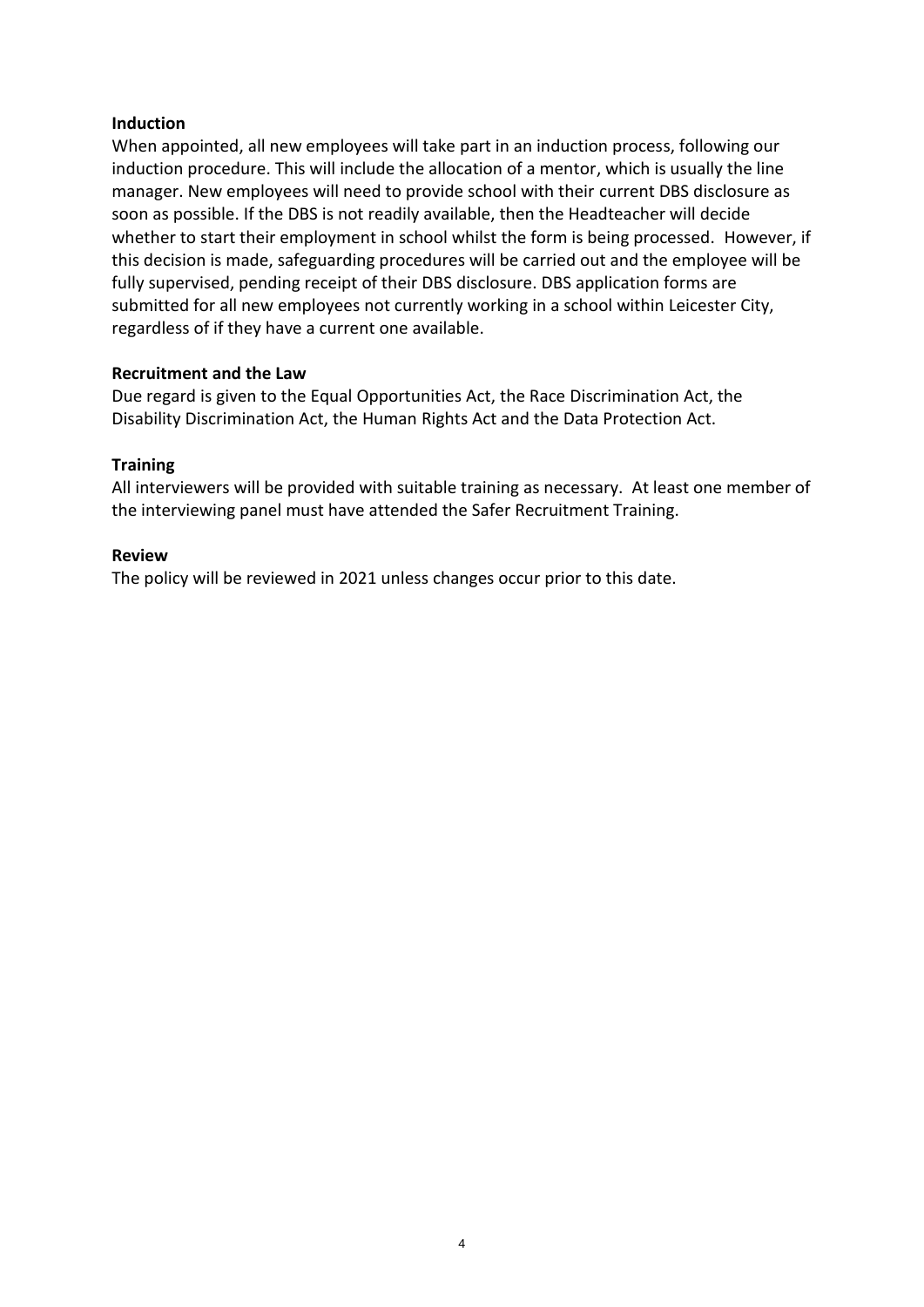## **APPENDIX 1 - Recruitment of Ex-offenders**

As an organisation, using the Disclosure & Barring Service to assess applicants' suitability for positions of trust, Rushey Mead Primary School complies fully with the DBS Code of Practice and undertakes to treat all applicants for positions fairly. It undertakes not to discriminate unfairly against any subject of a disclosure on the basis of conviction or other information revealed.

Rushey Mead Primary School is committed to the fair treatment of its staff, potential staff or users of its services, regardless of race, gender, religion, sexual orientation, responsibilities for dependants, age, physical/mental disability or offending background.

We have a written policy on the recruitment of ex-offenders, which is made available to all disclosure applicants at the outset of the recruitment process.

We actively promote equality of opportunity for all, with the right mix of talent, skills and potential and welcome applications from a wide range of candidates, including those with criminal records. We select all candidates for interview based on their skills, qualifications and experience.

A disclosure is only requested after a thorough risk assessment has indicated that one is both proportionate and relevant to the position concerned. For those positions where a disclosure is required, all application forms, job advertisements and recruitment briefs will contain a statement that a disclosure will be requested in the event of the individual being offered the position.

Where a disclosure is to form part of the recruitment process, we encourage all applicants called for interview to provide details of their criminal record at an early stage in the application process. We request that this information is sent under separate, confidential cover, to a designated person within Rushey Mead Primary School and we guarantee that this information is only seen by those who need to see it as part of the recruitment process.

Unless the nature of the position allows Rushey Mead Primary School to ask questions about an applicant's entire criminal record, we only ask about "unspent" convictions as defined in the Rehabilitation of Offenders Act 1974.

We ensure that all those in Rushey Mead Primary School who are involved in the recruitment process have been suitably trained to identify and assess the relevance and circumstances of offences. We also ensure that they have received appropriate guidance and training in the relevant legislation relating to the employment of ex-offenders, e.g. the Rehabilitation of Offenders Act 1974.

At interview, or in a separate discussion, we ensure that an open and measured discussion takes place on the subject of any offences or other matter that might be relevant to the position. Failure to reveal information that is directly relevant to the position sought could lead to withdrawal of an offer of employment.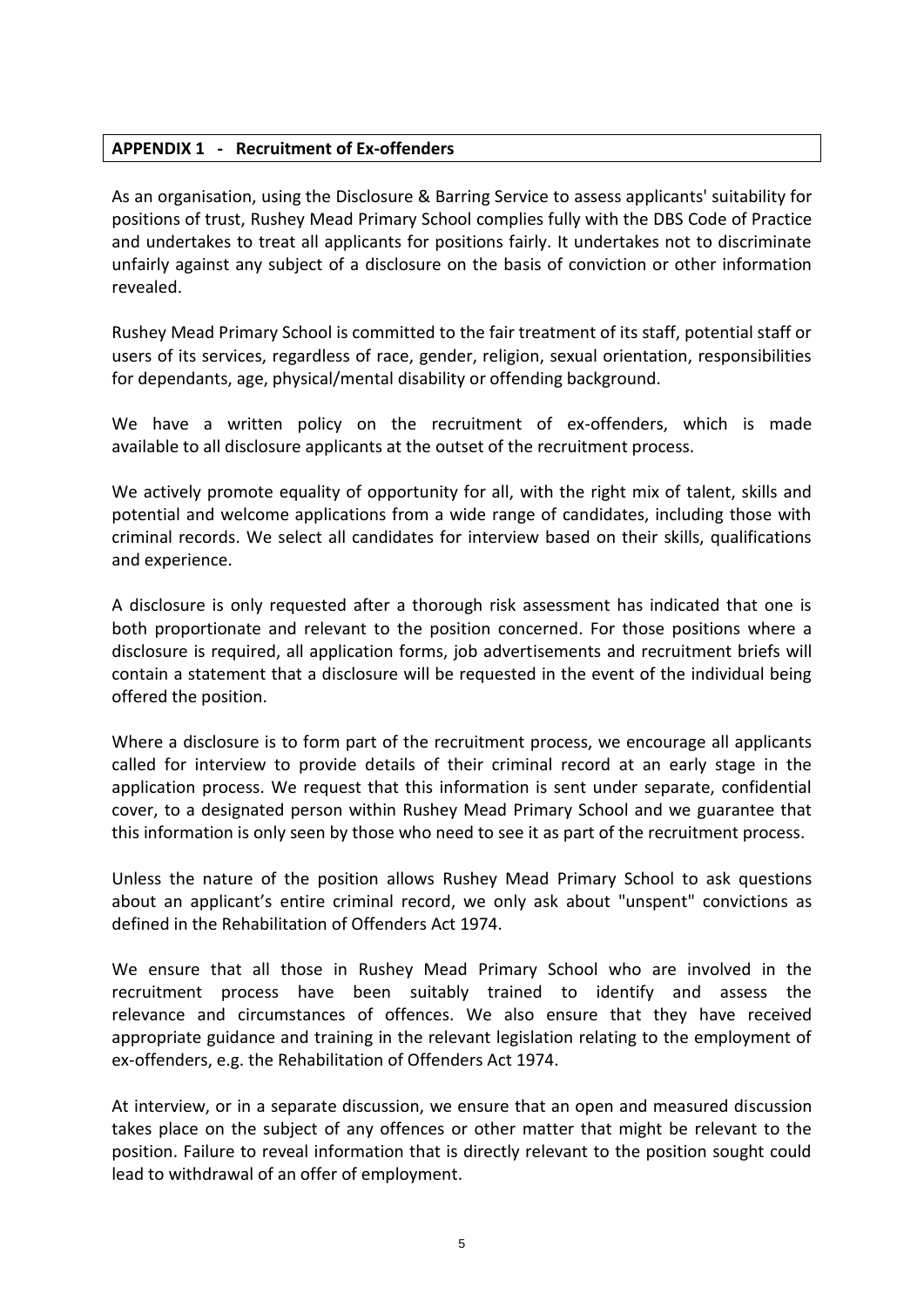We undertake to discuss any matter revealed in a disclosure with the person seeking the position before withdrawing a conditional offer of employment.

Having a criminal record will not necessarily bar an applicant from working at Rushey Mead Primary School. This will depend on the nature of the position, and the circumstances and background of the applicant's offences.

## **APPENDIX 2 – Correct handling & safekeeping of disclosure information**

## **General Principles**

As an organisation, using the Disclosure & Barring Service sure service to help assess the suitability of applicants for positions of trust, Rushey Mead Primary School complies fully with the DBS Code of Practice regarding the correct handling, use, storage, retention and disposal of Disclosures and Disclosure information. It also complies fully with its obligations under the Data Protection Act and other relevant legislation pertaining to the safe handling, use, storage, retention and disposal of Disclosure information and has a written policy on these matters, which is available to those who wish to see it on request.

## **Storage & Access**

Disclosure information is not kept in an applicant's personnel file - it is kept in the 'Employee's DBS Information' file kept in a locked room in the Business Manager's office. Access to this file is limited to those who are entitled to see it as part of their duties (i.e. Headteacher & Business Manager).

## **Handling**

In accordance with section 124 of the Police Act 1997, Disclosure information is only passed to those who are authorised to receive it in the course of their duties. We maintain a record of all those to whom disclosures or disclosure information has been revealed and we recognise that it is a criminal offence to pass this information to anyone who is not entitled to receive it.

## **Usage**

Disclosure information is only used for the specific purpose for which it was requested and for which the applicant's full consent has been given.

## **Retention**

Once a recruitment (or other relevant) decision has been made, we do not keep disclosure information for any longer than is absolutely necessary. This is generally for a period of up to 12 months, to allow for the consideration and resolution of any disputes or complaints. If, in very exceptional circumstances, it is considered necessary to keep disclosure information for longer than twelve-months, we will consult the DBS about this and will give full consideration to the Data Protection and Human Rights individual subject before doing so. Throughout this time, the usual conditions regarding safe storage and strict controlled access will prevail.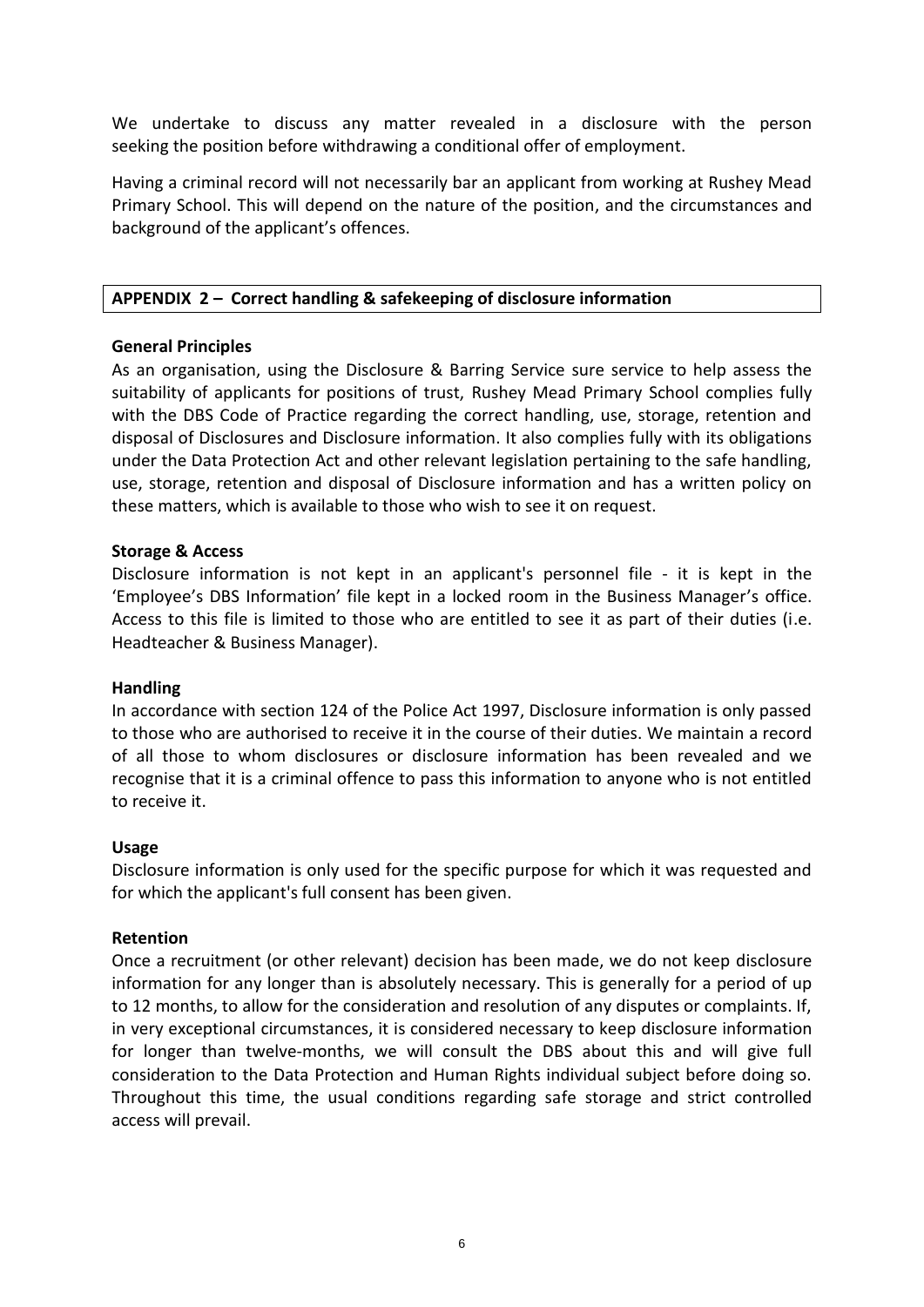# **Disposal**

Once the retention period has elapsed, we will ensure that any disclosure information is immediately and suitably destroyed by secure means, i.e. by shredding. While awaiting destruction, disclosure information will not be kept in any insecure receptacle (e.g. waste bin or confidential waste sack). We will not keep any photocopy of the contents of a disclosure. However, notwithstanding the above, we may keep a record of the date of issue of a disclosure, the name of the subject, the type of disclosure requested, the position for which the disclosure was requested, the unique reference number of the disclosure and the details of the recruitment decision taken.

## **APPENDIX 3 – Disclosure & Barring Checks (DBS)**

At Rushey Mead Primary School, the following procedure is followed as per instructions by the Department for Education and Skills (DfES).

- All staff (not currently working in a Leicester City school) complete a DBS disclosure form when offered a position at Rushey Mead Primary School, which is processed by the Local Authority's Human Resources Team. This procedure also applies to all volunteers and governors.
- The Headteacher arranges for an induction to be carried out for all new members of staff and volunteers. This includes providing information on the ethos of the school and the mission statement.
- All outside agencies have to produce DBS information before carrying out their duties within the school. Supply agencies email a copy of the teacher information prior to their visit.
- Visitors/ speakers are not requested to have DBS clearance, but they are asked to raise any safeguarding concerns they may have during their visit and are also supervised at all times whilst on the premises and never left alone with children.
- Visitors are made clear about their roles, responsibilities and boundaries when working – within the curriculum – on a one to one basis – supporting teachers- the aims of the overall programme and that the input meets the needs of the pupils.
- Visitors are made aware of all relevant information, e.g. safeguarding issues, fire procedures, etc.
- General information relating to all volunteers and visitors are kept in the school office, e.g. telephone numbers and contacts.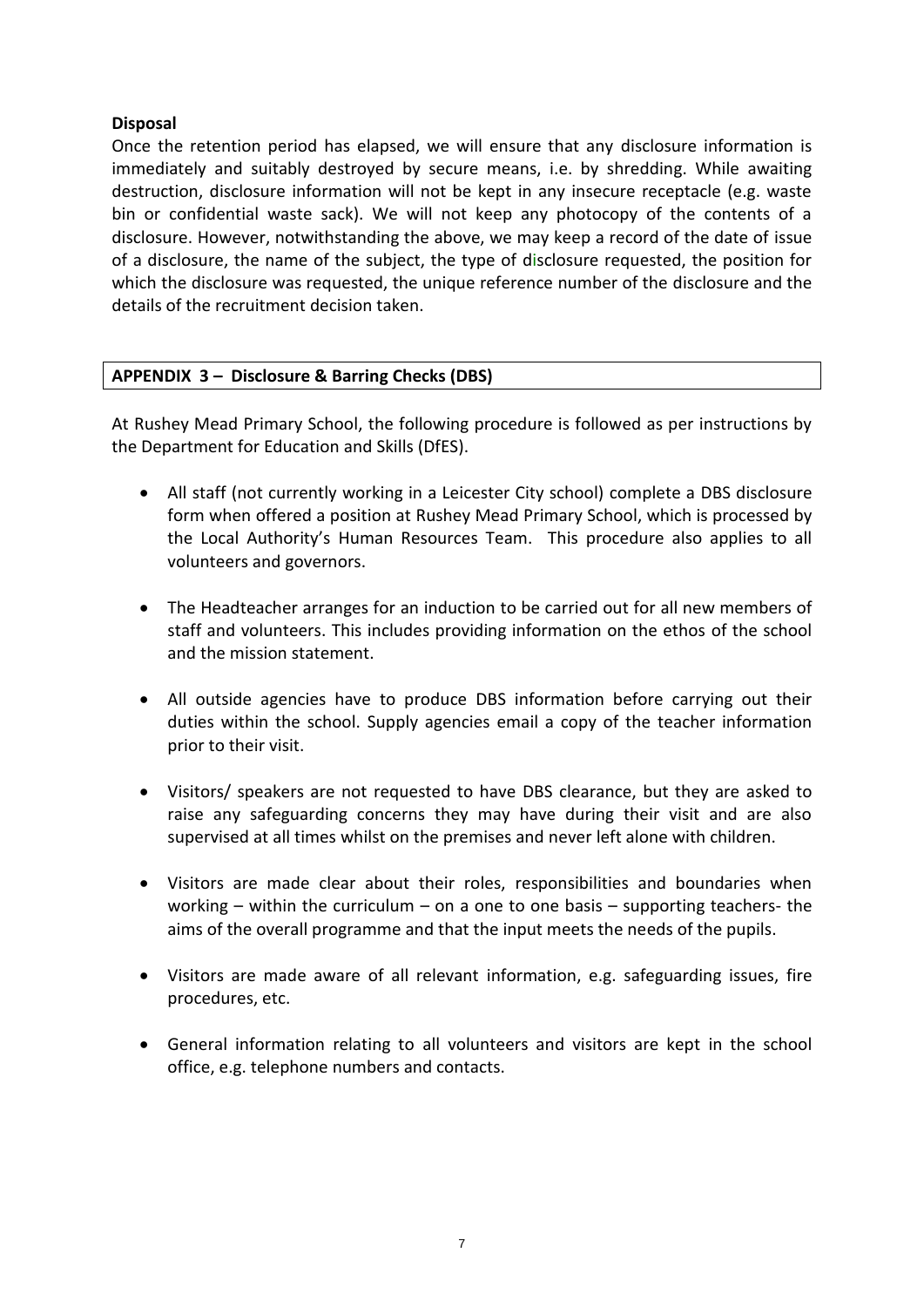|                                                                     |  | <b>Initials</b> | <b>Date</b> |
|---------------------------------------------------------------------|--|-----------------|-------------|
| <b>Planning</b>                                                     |  |                 |             |
| Job specification & description (appropriate Year group)            |  |                 |             |
| Application form (LCC) Teacher or Support Staff                     |  |                 |             |
| <b>Vacancy Advertised</b> (eTeach)                                  |  |                 |             |
| Interview date:<br>Closing date:                                    |  |                 |             |
| <b>Applications</b>                                                 |  |                 |             |
| Check for employment breaks/qualifications, etc.                    |  |                 |             |
| Check all parts of the form have been completed.                    |  |                 |             |
| Pass completed forms to Headteacher.                                |  |                 |             |
| <b>Shortlist prepared by Interviewing panel</b>                     |  |                 |             |
| Timetable for interviews prepared                                   |  |                 |             |
| Candidates contacted by email/phone                                 |  |                 |             |
| <b>Interview Arrangements</b>                                       |  |                 |             |
| Headteacher to set interview questions                              |  |                 |             |
| Questions regarding equality and safeguarding included.             |  |                 |             |
| At least 1 interviewer to have attended Safer Recruitment Training. |  |                 |             |
| Panel to decide who asks which question.                            |  |                 |             |
| References - Requested for successful candidate                     |  |                 |             |
| References on receipt                                               |  |                 |             |
| Checked against information on application                          |  |                 |             |

| Documents for new starters to be signed/returned     | <b>Sent</b> | <b>Returned Comp/Signd</b> |
|------------------------------------------------------|-------------|----------------------------|
| Appointment letter                                   |             |                            |
| DBS form to complete                                 |             |                            |
| New starters payroll information, etc.               |             |                            |
| Pre-employment health declaration                    |             |                            |
| Job description                                      |             |                            |
| Staff code of conduct                                |             |                            |
| Guidance for schools on Safer Working Practices      |             |                            |
| Data Protection Policy - Data Breach Policy          |             |                            |
| Social Media Policy                                  |             |                            |
| Electronic Information & Communications Systems Pol. |             |                            |
| <b>Other documents</b>                               |             |                            |
| School induction procedure                           |             |                            |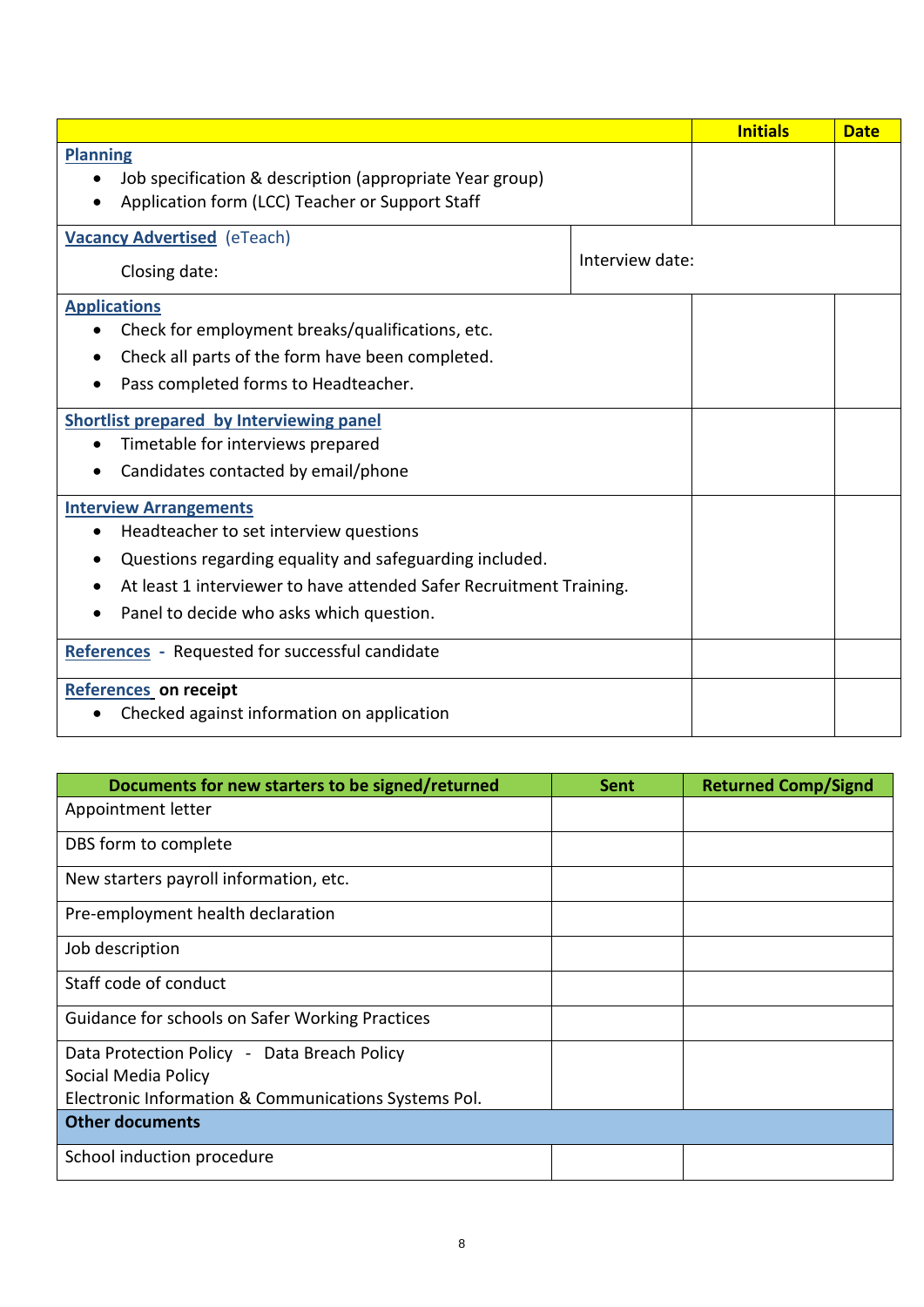| <b>Privacy Notice for Staff</b>          |  |
|------------------------------------------|--|
| Keeping Children Safe in Education (DfE) |  |

|                                                                 | <b>Conditional offer of appointment - Pre-appointment checks</b>                                                                                             |  |       |       |  |
|-----------------------------------------------------------------|--------------------------------------------------------------------------------------------------------------------------------------------------------------|--|-------|-------|--|
|                                                                 | Offer of appointment made subject to references & satisfactory,<br>$\bullet$<br>enhanced DBS.<br>Non-teaching posts have a probationary period.<br>$\bullet$ |  |       |       |  |
|                                                                 | <b>References</b>                                                                                                                                            |  | Rec'd | Rec'd |  |
|                                                                 | 2 to be obtained, one of whom is from the current or most recent<br>$\bullet$<br>employer.                                                                   |  |       |       |  |
| <b>Qualifications</b> (if not verified on the day of interview) |                                                                                                                                                              |  |       |       |  |
|                                                                 | Permission to work in UK<br>$\bullet$                                                                                                                        |  |       |       |  |
|                                                                 | Evidence of additional overseas checks, if required<br>$\bullet$                                                                                             |  |       |       |  |
|                                                                 | DBS - current information<br>$\bullet$                                                                                                                       |  |       |       |  |
|                                                                 | What to do if worried about a Child Being Abused (DfE)                                                                                                       |  |       |       |  |
|                                                                 |                                                                                                                                                              |  |       |       |  |